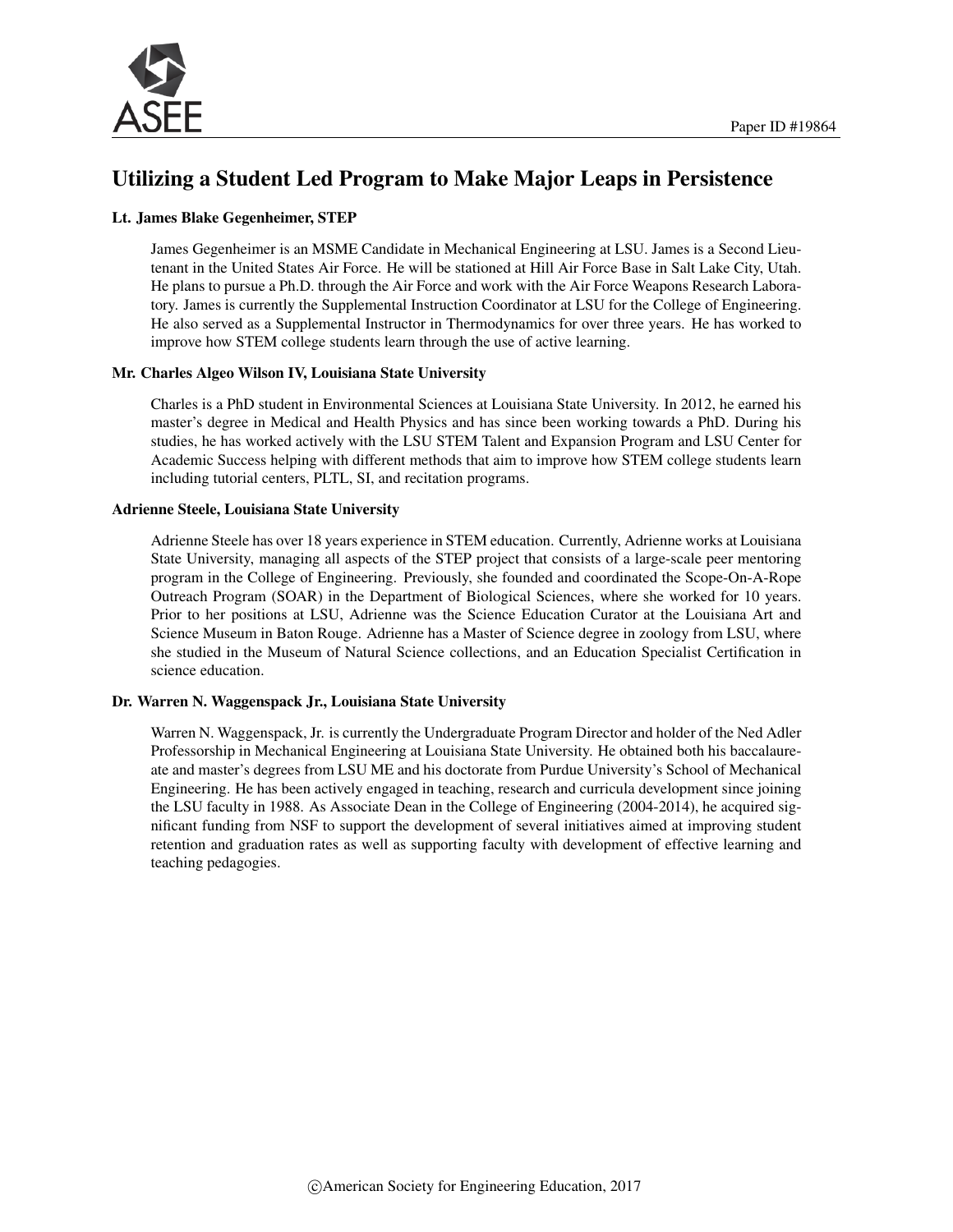#### **Utilizing a Student Led Program to Make Major Leaps in Persistence**

#### **1 Abstract**

Retention of undergraduate students in the College of Engineering (CoE) at Louisiana State University (LSU) has been a concern for many years; this has led administrators to ask: what additional academic support should be available so more students are retained and graduate? This question has a multitude of answers that have varying levels of effectiveness. One approach to increase retention is a peer led learning module called Supplemental Instruction (SI), which is currently funded by the NSF STEM Talent Expansion Program for sophomore level engineering courses. SI is an inexpensive program that utilizes undergraduate students who have previously taken and received a high grade in difficult, high enrollment courses. These student SIs hold active learning sessions and focus on the problem solving process that commonly confounds engineering students. LSU's engineering SI program was created in 2013 and has been available to over 4000 students, with two-thirds of these opting to participate in the program (n=2738). Previous research conducted by the authors has shown that SI improves LSU students' success in these courses, with those who utilize SI passing at a much higher rate; other institutions across the United States have illustrated similar successes. Measuring student success outside of the individual courses where SI is offered was not explored in this work and leads to a bigger question: "Are students who attend SI are more likely to be retained and to graduate in engineering." At LSU, the answer to this question is yes. Students who attend SI regularly, defined as attending 34% or more of sessions, have a graduation and retention rate of 91% through year four of their respective majors. Students who do not utilize SI have a graduation and retention rate of 77%. This suggests that students who regularly attend SI have a 14% higher chance of persisting in their respective engineering curriculum. Although Supplemental Instruction has been shown to benefit students in its respective courses, it is clear that SI is benefiting students past the individual course and onwards through graduation. This can be attributed to many reasons such as improved study habits, improved problem solving abilities, and a greater sense of community with fellow students all attained through attending SI.

#### **2 Background**

Active learning has been shown to aid in comprehension and metacognition in undergraduate students  $(1, 2, 3)$ . With constant budget cuts, larger enrollment and, therefore, larger class sizes, active learning becomes more difficult for instructors to implement effectively, if at all. While a number of solutions exist to engage students, Supplemental Instruction has been shown at Louisiana State University (LSU) to be an effective resource that allows smaller groups of students to be further engaged in an active environment  $(4, 5)$ .

Supplemental Instruction (SI) is a peer led learning model that utilizes undergraduate students to hold active learning sessions. Supplemental Instructors typically hold two sessions per week that last approximately 1.5 hours each. These sessions focus on problem solving by bridging the gap between the theories learned in lecture and the actual analysis of problems. Supplemental Instructors (SIs) use a variety of active learning methods ranging from cooperative learning to board work models. SIs also hold review sessions prior to each exam that can range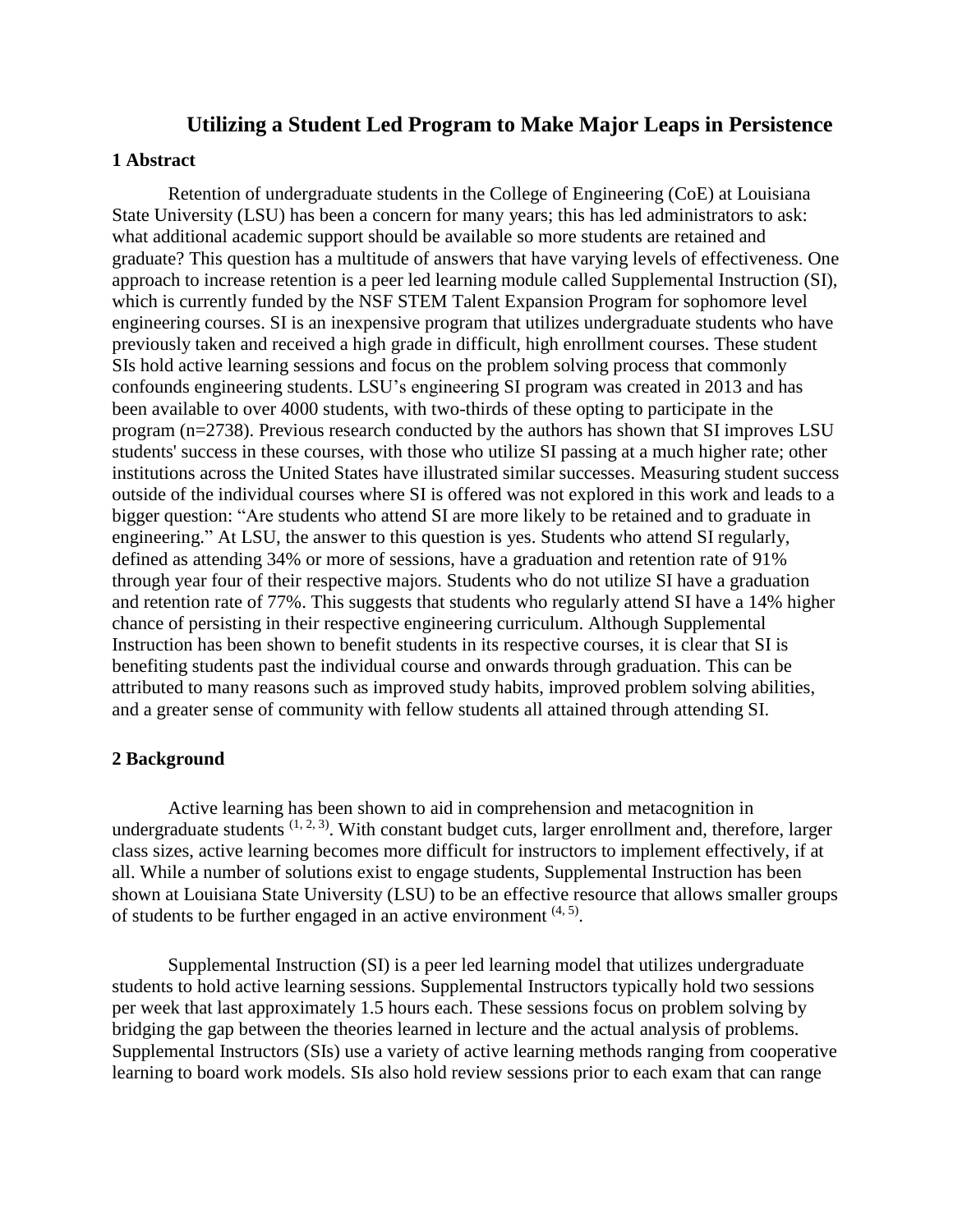from 2-3 hours long. Due to the time-crunched nature of these sessions and the substantial spike in attendance, active learning is not used at the same degree as compared to a normal session.

In addition to offering weekly sessions, SIs also hold 3-6 office hours per week. This is not meant to replace the course instructor's office hours, but it offers a more relaxed environment where students can ask questions free from potential judgment since SIs are not allowed to grade any of their work. For many SIs, office hours become a study hall where students will come to do their coursework and ask for help from the SI when they get stuck. SIs receiving training once a semester where they learn active learning strategies and general responsibilities required. Weekly meetings are also held to collect session attendance and to discuss pedagogical topics that vary from week to week. SIs are also asked to attend lecture so that they stay on the same page as the course instructor and plan their sessions accordingly.

To be hired as an SI, a student must be an undergraduate who has at least a 3.0 GPA. They must have excelled in the course they are applying for by having earned an A or B, and they need a professor's recommendation. Finally, potential SIs are interviewed by the SI Coordinator to ensure the SIs sufficient communication skills are sufficient to perform the job. SIs are typically already effective communicators and experience has shown their communication skills improve substantially throughout their time in the position.

#### *2.1 History*

LSU has two active SI programs, one that provides assistance for mostly freshman courses across the university, such as introductions to history, biology, and psychology, and one that specifically targets courses offered by the College of Engineering. The Engineering SI program (ESI) is funded by an NSF STEM Talent Expansion Program (STEP) grant that began in 2013. While a large percentage of students drop out of engineering after their first year, other students fail to persist between their second and third year in these degree programs due to difficult gateway courses. The ESI program targets sophomore-level courses with high enrollment and combined DFW (combined rate in which students grades are D's, F's or a withdrawal) rates of at least 30%. Currently, ESI is offered in 14 engineering and computer science classes.

Since the creation of ESI in 2013, the coordinators have spent significant effort evaluating its impact. In the past, the authors were able to show that with regular attendance in SI sessions (defined as 34% attendance or higher), passing rates for these courses increased by 23.2%, as shown in Figure 1 $(4)$ .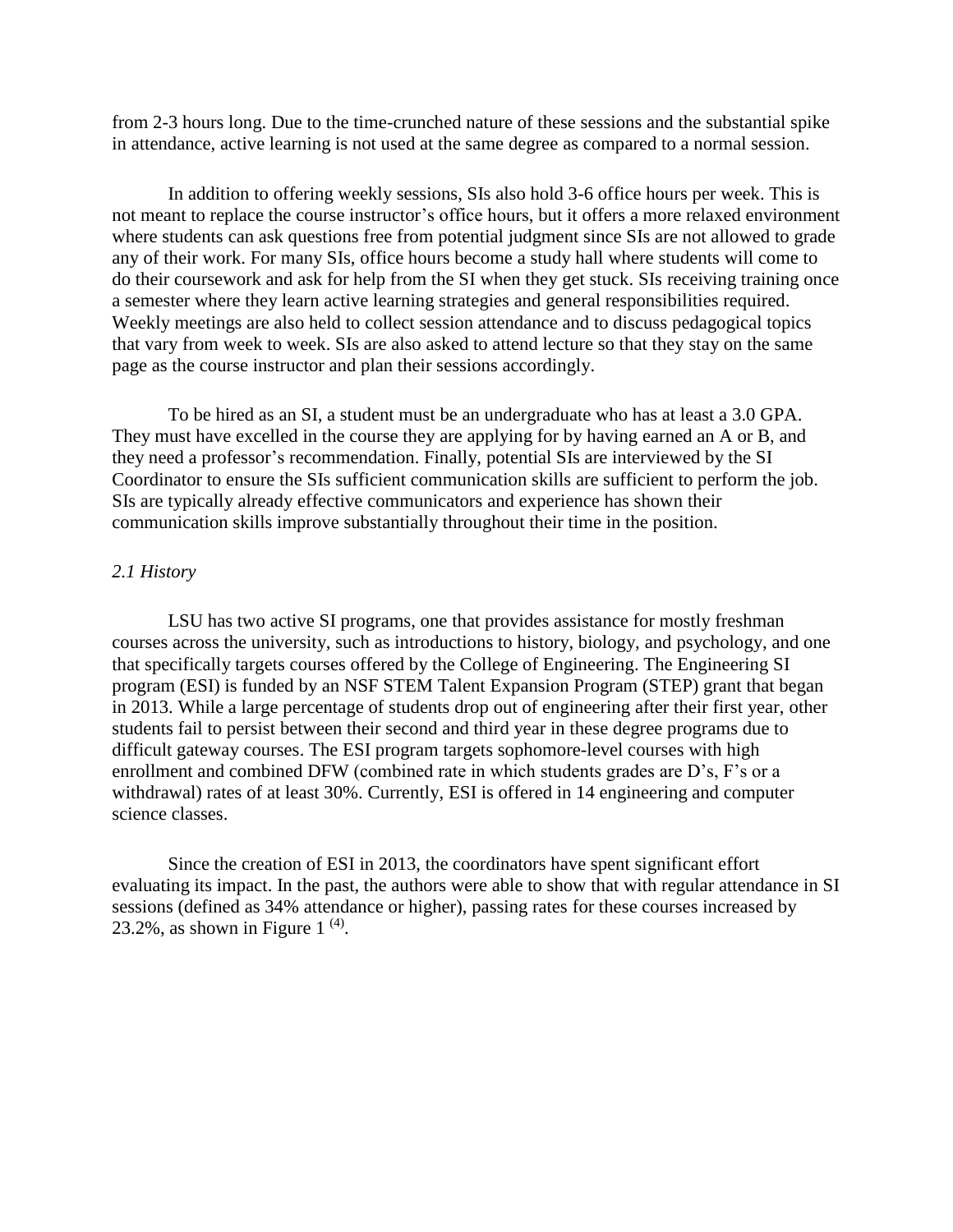

*Figure 1 - Course Passing Rates Correlated with SI Session Attendance*

The authors next wanted to determine if there was a self-selection bias, i.e. whether only good students go to SI. It may seem that students are more likely to pass if they regularly attend SI because they are already better students–those who are more likely to have better study habits, have more academic preparation, and are more likely to seek help. Math ACT was used as an indicator of academic preparation to look for this bias. It was found that Math ACT and course passing rates were positively correlated, that SI attendance and course passing rates were also positively correlated, and that Math Act and SI attendance appeared negatively correlated. This suggests that "good students" who do not need additional help to pass courses were not the students utilizing SI the most  $(5, 6)$ . What this means is that if Math ACT is an unbiased predictor of success in courses, the students who were least likely to pass a course were the most likely to attend SI sessions. Although all students were shown to benefit from SI attendance, the group with the lowest Math ACT scores gained the most benefit from doing so.

Previous research at LSU and other institutions has thoroughly examined the impact of the SI program on course passing rates; however, there has not been much research on how SI attendance affects student retention and graduation  $(7)$ . It is common to infer that if a student is more likely to pass a course, they will be more likely to be retained; however, the objective of this study is directly look for this correlation by examining persistence rates of students 2, 3, and 4 years after their participation in SI. Persistence is defined here as the combination of retention and graduation rates.

#### *2.2 Factors that influence Persistence*

Most students who fail to persist in STEM drop out in years 1 and 2 according to Krause <sup>(8)</sup>. A multitude of factors can be attributed to this phenomenon, but academic preparation and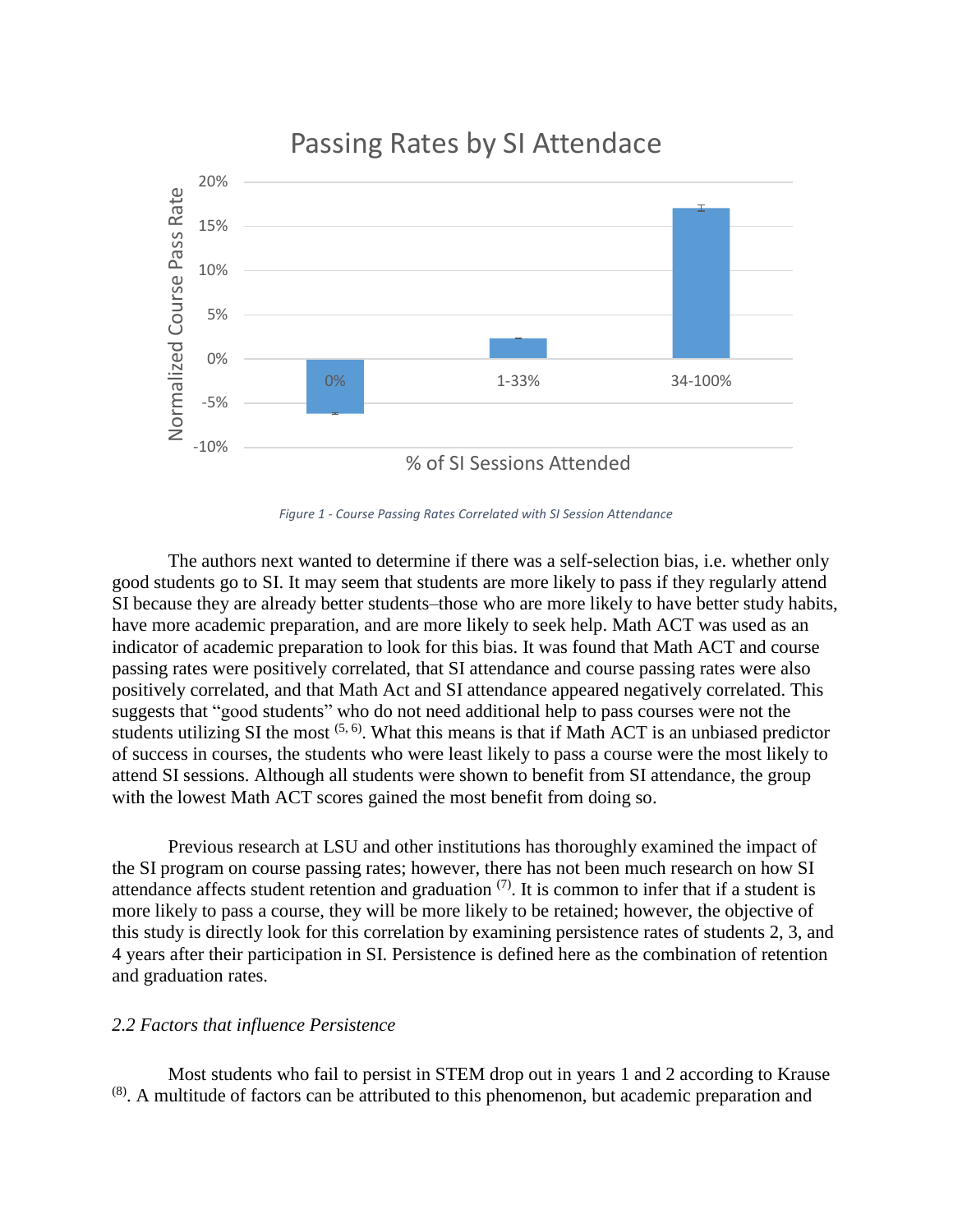underlying psychological factors are the top reasons. These issues are paramount to understand if one wishes to design a program to improve persistence. Freshmen GPA as well as standardized test scores, such as the ACT, seem to be the best indicators of academic preparation. Persists were found to also be more likely to use services and programs such as  $SI^{(9)}$ . One of the most important psychological factors that affect persistence is self-efficacy, or the confidence a student has in their own academic abilities  $(10, 11, 12)$ . One study found that a student's academic preparation was not correlated to his belief that they would pass the course <sup>(9)</sup>. High self-efficacy can lead students to perform better than expected as compared to their peers with similar test scores. Along with confidence is how a student sees their own academic abilities with respect to their peers  $(9, 11)$ . If a student feels that their prerequisite knowledge is lacking compared to their peers, this can easily discourage the student and make them more likely to leave engineering.

Supplemental Instruction is able to alleviate many of these factors that affect persistence. SI is bridging the gap between higher and lower performing students, because, as previously shown, most students attending SI were less academically prepared than other students, yet showed the most gains in passing rates with regular participation  $(4, 5)$ . Also, by utilizing active learning strategies, students work out more problems and are guided to obtaining a solution that helps to improve their confidence in their abilities.

Other programs that have shown similar success include: use of counselors and summer bridge programs  $(13)$ , implementing active learning in courses  $(14)$ , student and industry mentoring programs  $(15, 16)$ , and supplemental courses  $(16, 17)$ . The Citadel was able to improve freshmen retention in engineering by 20% by utilizing their SI program for introductory courses <sup>(18)</sup>. It is the goal of the authors to make clear that there is no one program that can be used to solve retention problems in engineering. It is instead a collaborative effort by utilizing multiple programs that will pave the way towards graduating more students in STEM disciplines.

#### **3 Methods**

Preliminary analyses showed that regular attendance in SI over the four years that the program has existed was correlated with a 9% increase in graduation rate. While this is a very positive result, it is unfortunately not the entire picture; several complications and potential biases needed to be accounted for to best answer this question. The longer a student is in college, the more likely he is to graduate, therefore comparing graduation rates of students who have been in the program for two years verses five years is not reasonable. This problem was addressed by analyzing persistence, the combination of retention with graduation rates. Similarly, grouping or comparing students with no SI attendance with students who were never enrolled in courses that offered SI add another layer of complexity to this dataset.

The university registrar compiled four years of student engineering retention and graduation rates, into which SI attendance data were mapped. The dataset included all students who had, upon entry into LSU, declared a desired major in one of the engineering curricula (this includes: undecided interest in engineering or sciences, biological engineering, civil engineering, chemical engineering, construction management, computer science, electrical engineering, computer engineering, environmental engineering, industrial engineering, mechanical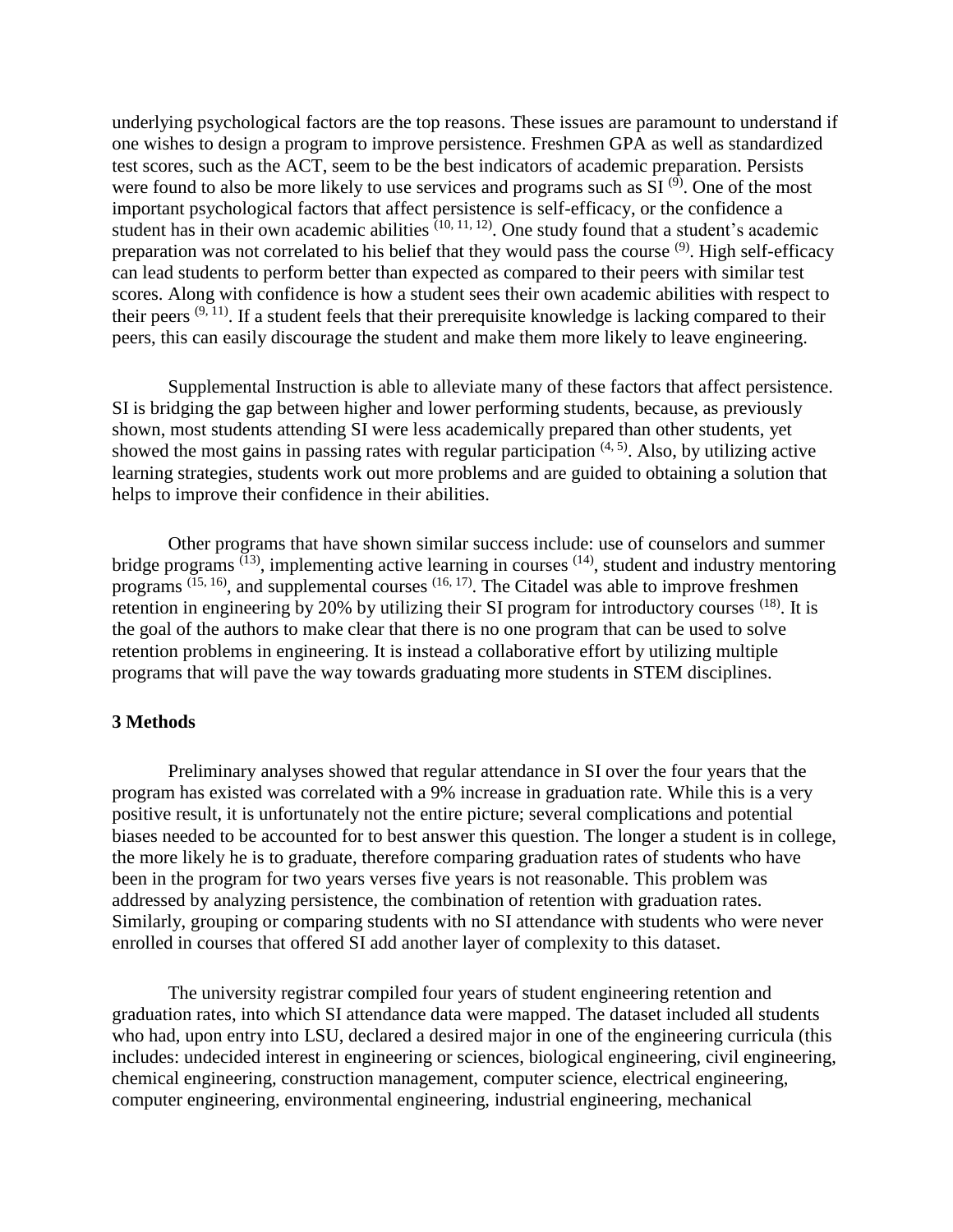engineering, and petroleum engineering). It also included students who transferred into the college into one of these majors. Only students who were offered SI in their sophomore or freshman year were included in these analyses (n=2341). Persistence was coded as a binary variable calculated for each year of the student's college career. The value was "1" if the student either remained or graduated in engineering for each year. The value was "0" if the student switched to a different curriculum, graduated in a different curriculum, dropped out, or transferred out of the university. Retention was determined using the 14th day enrollment figure defined by the registrar's office, and graduation was recorded for fall, spring, and summer of each year.

SI attendance was recorded using sign in sheets during each session. In previous studies, an individual student could be counted multiple times in the dataset if they had taken more than one course where SI was offered. For this study, students were only counted once in the dataset; the percent attendance in every course the student took was examined, and the maximum percentage was used in order to place that student in the proper bin.

#### **4 Results**

Persistence rates were plotted for each year of a student's college career for all 2341 students who took a course where ESI was offered (Figure 2). Students were put into one of three bins according the maximum percentage of sessions they attended as designated in the authors' previous research: no attendance, low attendance  $(1-33\%)$ , or regular attendance  $(>34\%)$  <sup>(4, 5)</sup>. Figure 3 illustrates the large improvement seen in persistence rates for students who attended any amount of SI; students were at least 8% more likely to persist every year, with the largest differences appearing in years three and four. With regular SI participation, students are 15% more likely to persist in engineering through their fourth year. The amount of error increases with time due to the reduction in students that have been in the dataset for all four years of the program. The relationship between students not attending SI and those attending regularly is somewhat expected as it confirms the authors' previous assumptions–that increased passing rates would correlate with increased persistence. What was most surprising was that the low attendance group appears to benefit almost as much as those students who attend SI regularly.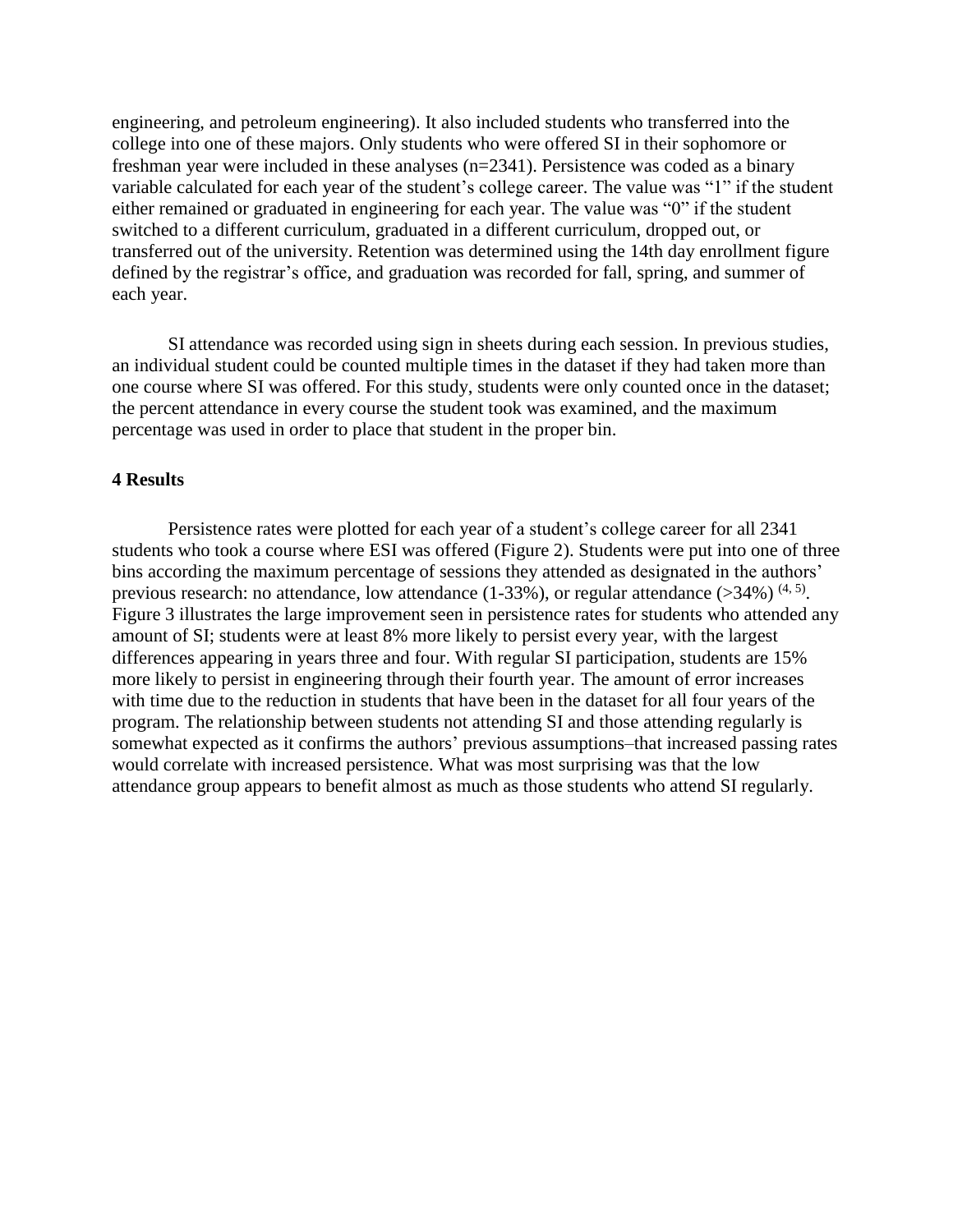

*Figure 2 - Student Persistence in Engineering with SI Attendance*

## -16.0% -14.0% -12.0% -10.0% -8.0% -6.0% -4.0% -2.0% 0.0% 2.0% Year 2-3 Year 3-4 Year 4-5 Change in Persistance No SI Few SI Regular SI

# Change in Persistence with SI Attendance

*Figure 3 - Change in Persistence with SI Attendance by Year*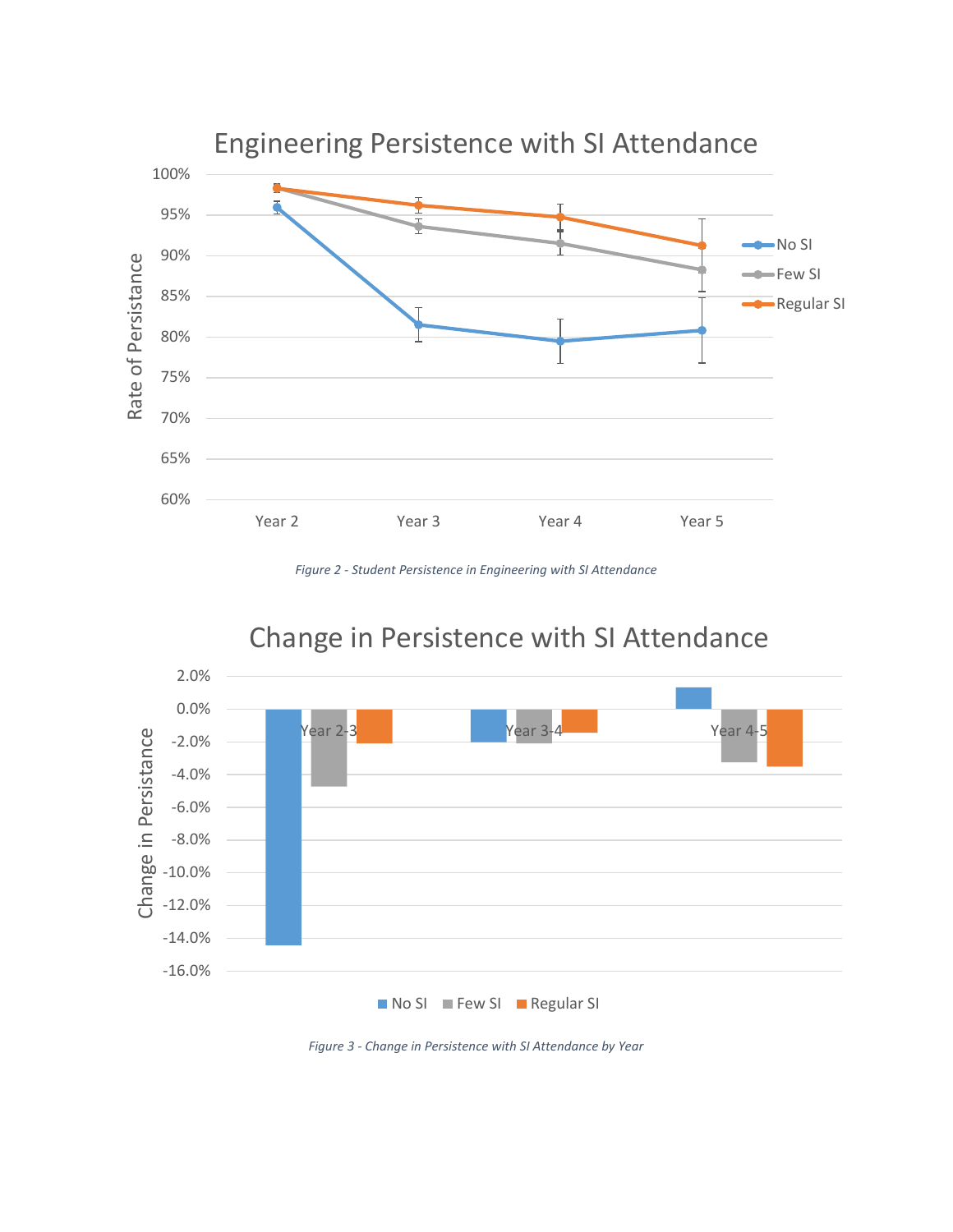The one irregularity found in Figure 2 is the increase in retention between year 4 and 5 for students who did not participate in any SI. Though the error accounts for this, the mean raises due to different bin sizes for each year group (Table 1). For example, a student that was a sophomore in 2013 (when the program first began) would be have been counted in year 2 in 2013, year 3 in 2014, year 4 in 2015, and year 5 in 2016 while a student who was a sophomore in 2015 would only be counted in year 2 in 2015 and year 3 in 2016. This essentially allows there to be a comparison between students who are in separate cohorts. Therefore, as each year progresses, there is a smaller bin size; however, these bins are still large enough to have statistical significance.

| # of Students Represented (Year): | 2    | з    |     | 5   |  |
|-----------------------------------|------|------|-----|-----|--|
| No SI                             | 638  | 344  | 221 | 97  |  |
| Few SI                            | 1128 | 704  | 378 | 143 |  |
| <b>Regular SI</b>                 | 575  | 405  | 199 | 73  |  |
| <b>Total Students Represented</b> | 2341 | 1453 | 798 | 313 |  |

*Table 1: Bin Sizes Found in Figures 2 and 3*

#### **5 Discussion**

The effects of Supplemental Instruction on student performance have been studied extensively with respect to class performance, and great success has been shown at LSU with SI attendees performing 23.2% higher than non-attendees  $(4, 5)$ . Other conclusive work has shown that there is no evidence of a self-selection bias by using predictive methods that show the success associated with SI is not due to better academic preparation of the students choosing to attend. Since students with low Math ACT scores are benefitting the most from SI attendance, they must be learning new skills to help them succeed in these courses. These skills can include increasing academic knowledge by spending more time on the course material, gains in problem solving confidence, interaction with peers, and general improvement in self-efficacy.

But is SI actually improving retention and graduation rates in engineering? Students who attend SI regularly are 15.2% more likely to persist by year 4 and 10.4% more likely to persist by year 5. The most important aspect is between years 2 and 3 where SI is offered to students. There is a significant change in slope (12.3%) between students who attend SI regularly and those who do not attend at all showing the specific impact of SI. The rate at which regular SI participation has assisted students in sophomore courses seems to be correlated to their persistence into the third year of engineering curricula. Due to the slopes becoming relatively constant between year 3 and 4, it could be theorized that SI is having its effect mainly in the specific courses where it is being offered. However, without valuable skills learned in SI, students that would normally fail to persist in the second year should fail to persist in the third year without the additional assistance. It could be inferred that students may be learning a valuable set of learning techniques in SI that they are applying to other engineering courses.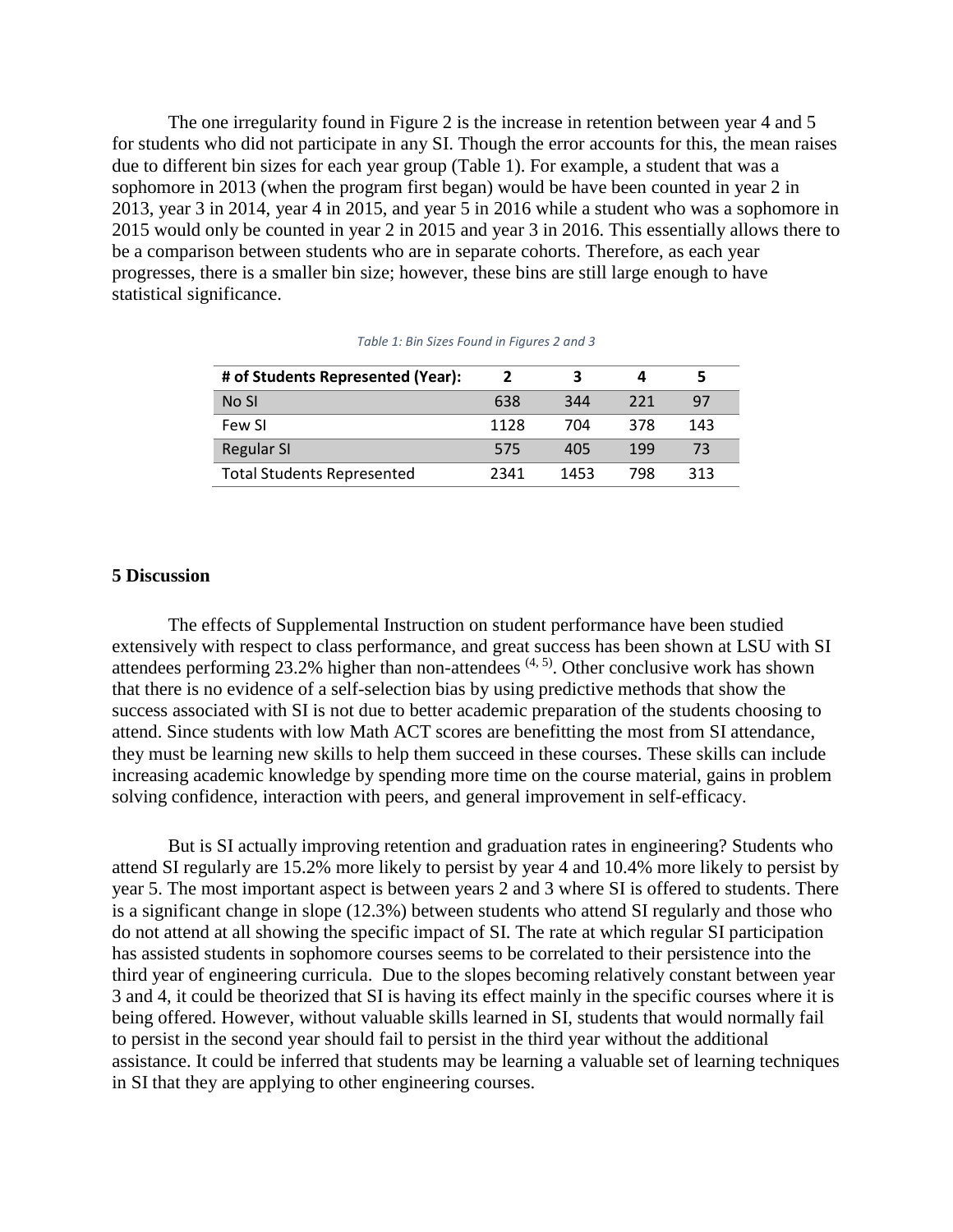This research has presented new information that has yet to be found by the authors in a literature review, having tracked students for several years past their enrollment in ESI courses. A few programs have examined retention for one year, but this study tracked students for up to five years. With this amount of longitudinal data, we can effectively show that there is an increase in the likelihood of students being retained and graduating with an engineering degree due to participation in ESI. As time continues and more data are collected, the authors expect to be able to say this with increased statistical certainty.

One major success of SI is the peer interaction. Students can receive positive reinforcement by learning from a student who has been able to excel in a historically difficult class. Additionally, SIs tend to teach the material in a method that reflects a student's train of thought, which is more appealing to fellow undergraduate students. SI is also capitalizing on an important stage of the learning process–repetition. By the SI repeating the material previously discussed in lecture, students often come to understand the material better. As mentioned previously, other institutions have found SI to be beneficial for the same reasons as LSU  $^{(1)}$ . The authors would like to call for further investigation at other universities that extend past the examination of improvements in course grades alone, which is a point of critique by Dawson regarding inadequate representation on the success of SI $(7)$ .

The SI program at LSU recently began using surveys for a qualitative look into the program's success. A common trend of student responses was the usefulness of SI in developing problem solving strategies. The ability to effectively solve problems is a critical skill learned in most second year engineering programs and is a skill that could be retained for use in other courses. Based on survey responses in 2015 and 2016, 95.9% of responses state that SI gave benefit in developing problem solving strategies. 33.9% of students who went on to write further comments also stated that SI assisted in problem solving. This supports the hypothesis that students regularly attending SI are gaining a valuable skill that can be applied outside of the classes in which SI is offered.

Overall, SI is an effective tool to help students enrolled in engineering programs. Major leaps in persistence can be made with relatively low cost. Not only is this useful for students, but it is often fun. Students seem to enjoy attending SI due to a welcoming atmosphere presented by a peer; this creates an environment where students are more willing to learn. The authors are not claiming that SI is the "end all, be all" solution to improve retention and graduation rates, but it is an excellent tool that can assist in improving engineering persistence.

#### **6 References**

- [1] X. Chen, "STEM Attrition: College Students' Paths Into and Out of STEM Fields (NCES 2014001)," National Center for Education Statistics, Institute of Education Sciences, U.S. Department of Education, 2013.
- [2] E. F. Redish, "Discipline based education and education research: the case of physics," Journal of Applied Developmental Psychology, vol. 21, 2000.